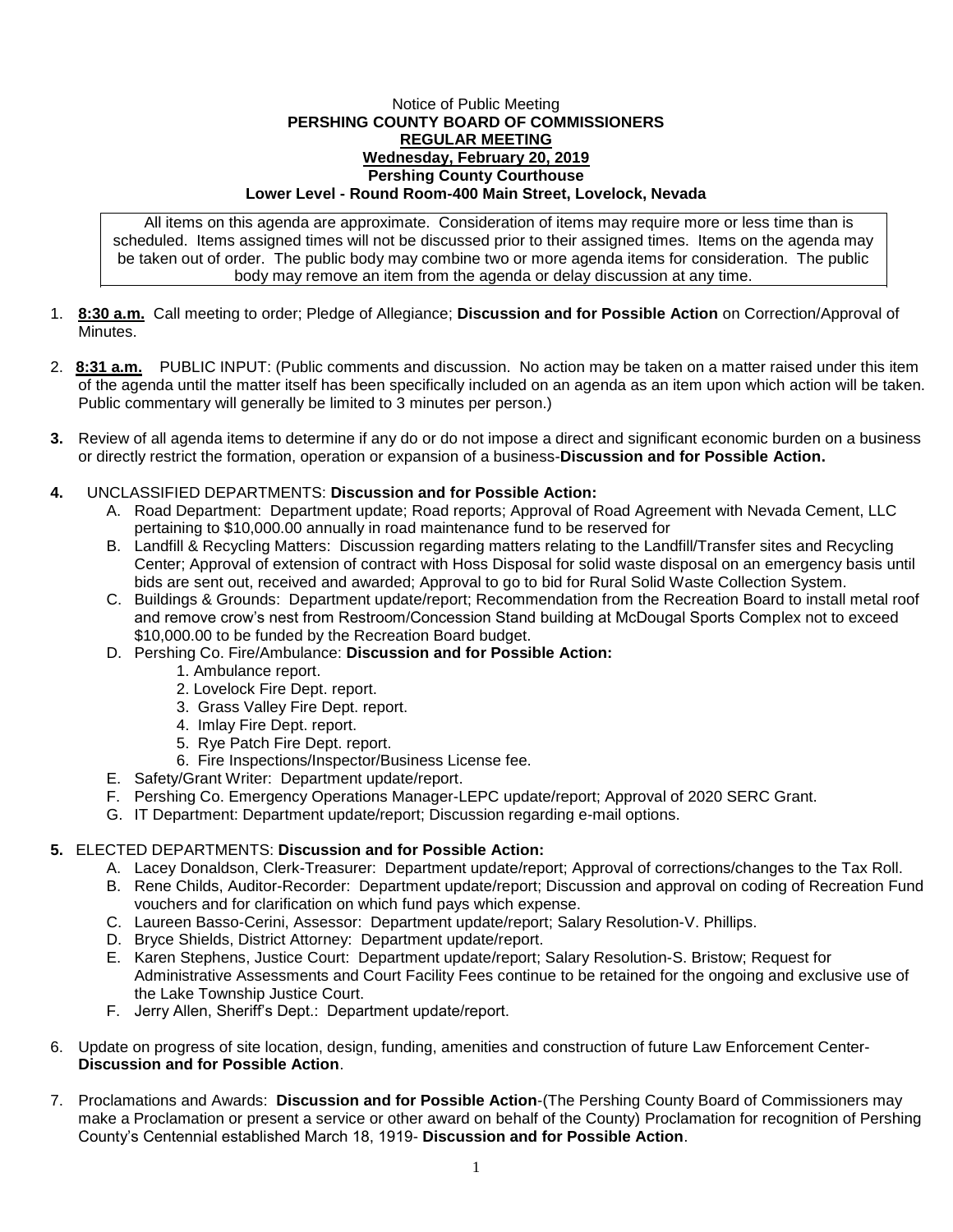- 8. Grass Valley Advisory Board: Update on matters relating to the Grass Valley area.
- 9. Derby Field Airport: Update on matters relating to the Derby Field Airport.
- 10. Board Appointments/Resignations: Recreation Board; Planning Board- **Discussion and for Possible Action.**
- 11. **10:00 a.m.** Bid Award for Rye Patch Volunteer Fire Department Firefighting Brush Truck- **Discussion and for Possible Action.**
- 12. Approval to levy a special assessment on all taxable property within the confines of the Dixie Valley Groundwater Basin for the Fiscal Year July 1, 2019, to June 30, 2020, in the amount of \$349.30- **Discussion and for Possible Action.**
- 13. Approval for the Establishment of a Playground Renovation Committee- **Discussion and for Possible Action.**
- 14. Approval of a Resolution in Support of the Diesel Tax Legislation- **Discussion and for Possible Action.**
- 15. Litigation Meeting.
- 16. Report from Legal Counsel.
- 17. Set meeting dates for combined meeting with Pershing County and Pershing County School District; Imlay Town Hall meeting; Rye Patch Town Hall meeting and Budget Workshop meetings- **Discussion and for Possible Action.**
- 18. Report from Administrative Assistant-County Commissioner's Office.
- 19. 2019 Legislative Updates: Update on matters relating to the 2019 legislative matters-**Discussion and for Possible Action.**
- 20. Update on the Pershing County Economic Development and Conservation Act- **Discussion and for Possible Action.**
- 21. Items for future agendas- **Discussion and for Possible Action.**
- 22. Correspondence.
- 23. Matters of the Board for Discussion.

Board Member reports. Board Liaison reports; Centennial Planning Committee; Recreation Board; NDOT Meeting; (Nevada Works, Safety, Hospital Board, Emergency Management, Cemetery, Recreation Board, WNDD, Pe. Co. Economic Dev./ , Community Center, Airport Advisory Board; Museum Advisory Board, Library Board, Senior Center Advisory Board, Central Nevada Water Authority, Planning Board, Broadband Advisory Board, 911 Committee, Solid Waste Management Recycling Advisory Board, Pe. Co. Volunteer Advisory Board, T. V. Board, Frontier Coalition, Humboldt River Water Basin Authority.)

- 24. PUBLIC INPUT: (Public comments and discussion. No action may be taken on a matter raised under this item of the agenda until the matter itself has been specifically included on an agenda as an item upon which action will be taken. Public commentary will generally be limited to 3 minutes per person.)
- 25. Approval of Vouchers-**Discussion and for Possible Action**.
	- **NOTICE:** The County Commission may by law receive information from legal counsel regarding potential or existing litigation involving a matter over which the County Commission has supervision, control, jurisdiction or advisory power, and such gathering does not constitute a meeting of the County Commission pursuant to Nevada Revised Statutes **241.015.**